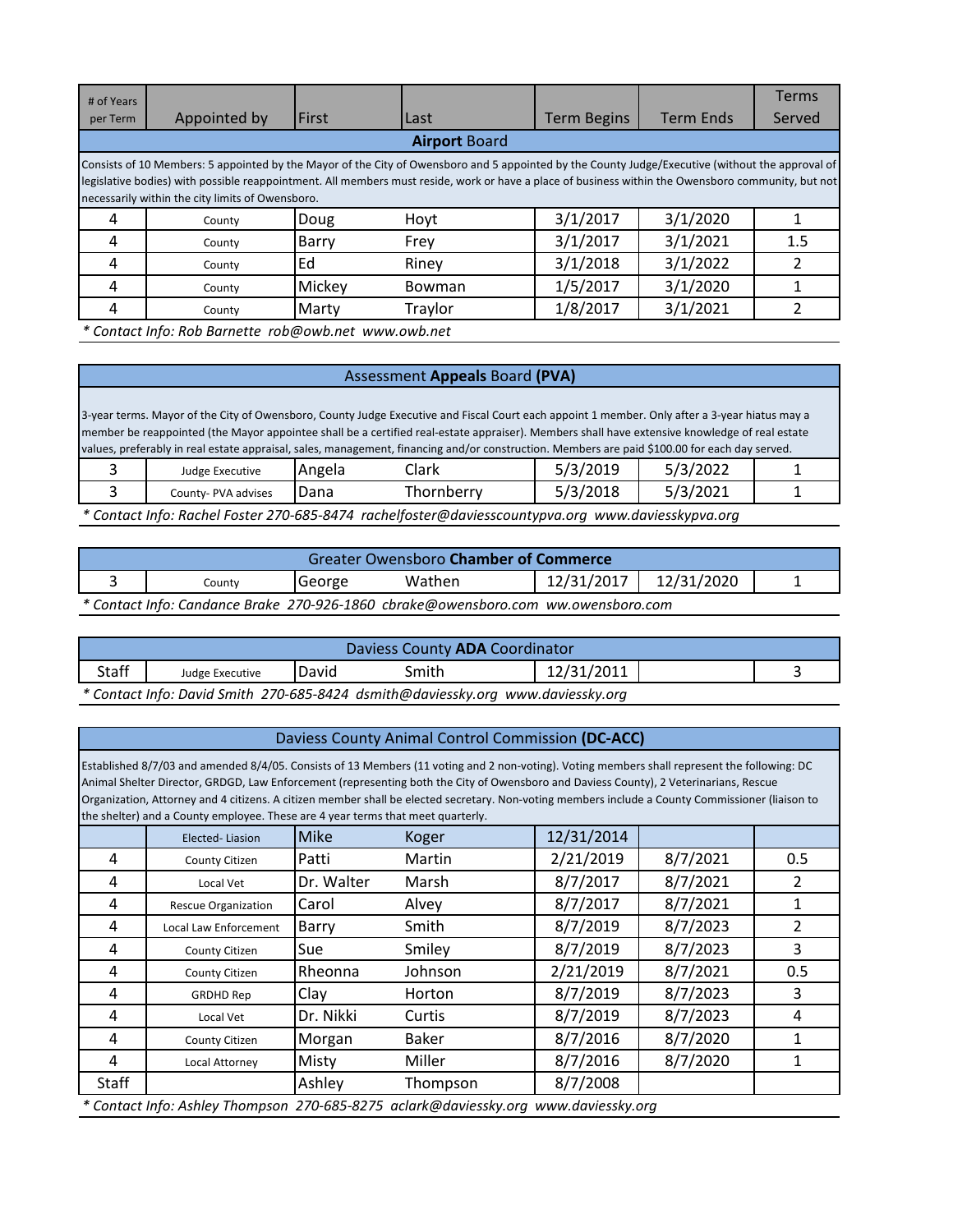| # of Years                                                       |                                                                                                                          |       |         |                    |                  | Terms  |  |  |  |
|------------------------------------------------------------------|--------------------------------------------------------------------------------------------------------------------------|-------|---------|--------------------|------------------|--------|--|--|--|
| per Term                                                         | Appointed by                                                                                                             | First | Last    | <b>Term Begins</b> | <b>Term Ends</b> | Served |  |  |  |
| Daviess County Agency for Substance Abuse Policy Board (DC-ASAP) |                                                                                                                          |       |         |                    |                  |        |  |  |  |
|                                                                  | Consists of 2 Members: County Treasurer (who serves as the Fiscal Agent) and an appointee of the County Judge/Executive. |       |         |                    |                  |        |  |  |  |
| Staff                                                            | County                                                                                                                   | Jim   | Hendrix | 1/1/2015           |                  |        |  |  |  |
| 4                                                                | Judge Executive                                                                                                          | Barry | Smith   | 1/1/2019           | 1/1/2023         |        |  |  |  |
|                                                                  | * Contact Info: Jeff Roby 270-687-8888 www.owensboro.org/police                                                          |       |         |                    |                  |        |  |  |  |

Staff County David "Andy" Ball 1/1/2015 1 Daviess County **EMA** Director

*\* Contact Info: 270-685-8448*

|                                         | Daviess County Employee Council                                                 |  |  |  |  |  |  |  |
|-----------------------------------------|---------------------------------------------------------------------------------|--|--|--|--|--|--|--|
| <b>Mike</b><br>Koger<br>Elected-Liasion |                                                                                 |  |  |  |  |  |  |  |
|                                         | * Contact Info: Katie Jones 270-685-8424 kjones@daviessky.org www.daviessky.org |  |  |  |  |  |  |  |

| Daviess County Engineer                                                            |      |                |          |          |  |  |  |  |
|------------------------------------------------------------------------------------|------|----------------|----------|----------|--|--|--|--|
| County                                                                             | Mark | <b>Brasher</b> | 1/8/2017 | 1/8/2020 |  |  |  |  |
| * Contact Info: Mark Brasher 270-685-8456 mbrasher@daviessky.org www.daviessky.org |      |                |          |          |  |  |  |  |

### Daviess County Solid Waste Environment & Education Panel **(DC-SWEEP)**

Consists of 11 Members (7 Voting & 4 ex-officio, non-voting members) appointed by County legislative board (3-year terms). Voting members are: East, West and Central Districts, a County Judge/Executive representative, a City of Owensboro representative and 2 at-large. Non-voting members are: Daviess County Solid Waste Coordinator, Assistant City Manager, Landfill Director, and City Sanitation Manager. Board duties include: compile an annual report; develop long-range plan to address recycling and waste minimization; assist in compiling an annual update of the Daviess County Solid Waste Management Plan to be forwarded to the Kentucky Natural Resources and Environmental Protection Cabinet by March of each year.

|       | Elected-Liasion         | <b>Mike</b>        | Koger    | 1/1/2015 |          |     |
|-------|-------------------------|--------------------|----------|----------|----------|-----|
| 3     | County-Central          | Chuck              | Coffman  | 5/1/2017 | 5/1/2020 | 1.5 |
| 3     | County-At Large         | <b>Rethel Gesi</b> | Lowe     | 5/1/2018 | 5/1/2021 | 3   |
| 3     | County-At Large         | Bryan              | Reynolds | 5/1/2018 | 5/1/2021 | 6   |
| 3     | Owensboro City Rep      | Joe                | Sublett  | 5/1/2018 | 5/1/2021 | 3   |
| 3     | County East             | Jim                | West     | 1/1/2017 | 1/1/2020 |     |
| 3     | County West             | John               | Fentress | 1/1/2017 | 1/1/2020 |     |
| 3     | Judge Executive         | Mark               | Irby     | 1/1/2017 | 1/1/2020 | 3   |
| Staff | Landfill Director       | Robbie             | Hocker   |          |          |     |
| Staff | Solid Waste Coordinator | Mike               | Hamilton |          |          |     |
| Staff | Oboro Asst City Manager | Leland             | Hancock  |          |          |     |

*\* Contact Info: Mike Hamilton 270-229-4484 mhamilton@daviessky.org www.daviessky.org*

| Daviess County Treasurer                         |  |  |  |  |  |  |  |  |
|--------------------------------------------------|--|--|--|--|--|--|--|--|
| 7/1/2019<br>7/1/2023<br>Jim<br>Hendrix<br>Countv |  |  |  |  |  |  |  |  |
| * Contact Info: 270-685-8424 www.daviessky.org   |  |  |  |  |  |  |  |  |

| Deputy ABC Administrator                                                        |       |       |          |          |  |  |  |  |
|---------------------------------------------------------------------------------|-------|-------|----------|----------|--|--|--|--|
| Judge Executive                                                                 | David | Smith | 1/1/2019 | 1/1/2023 |  |  |  |  |
| * Contact Info: David Smith 270-685-8424 dsmith@daviessky.org www.daviessky.org |       |       |          |          |  |  |  |  |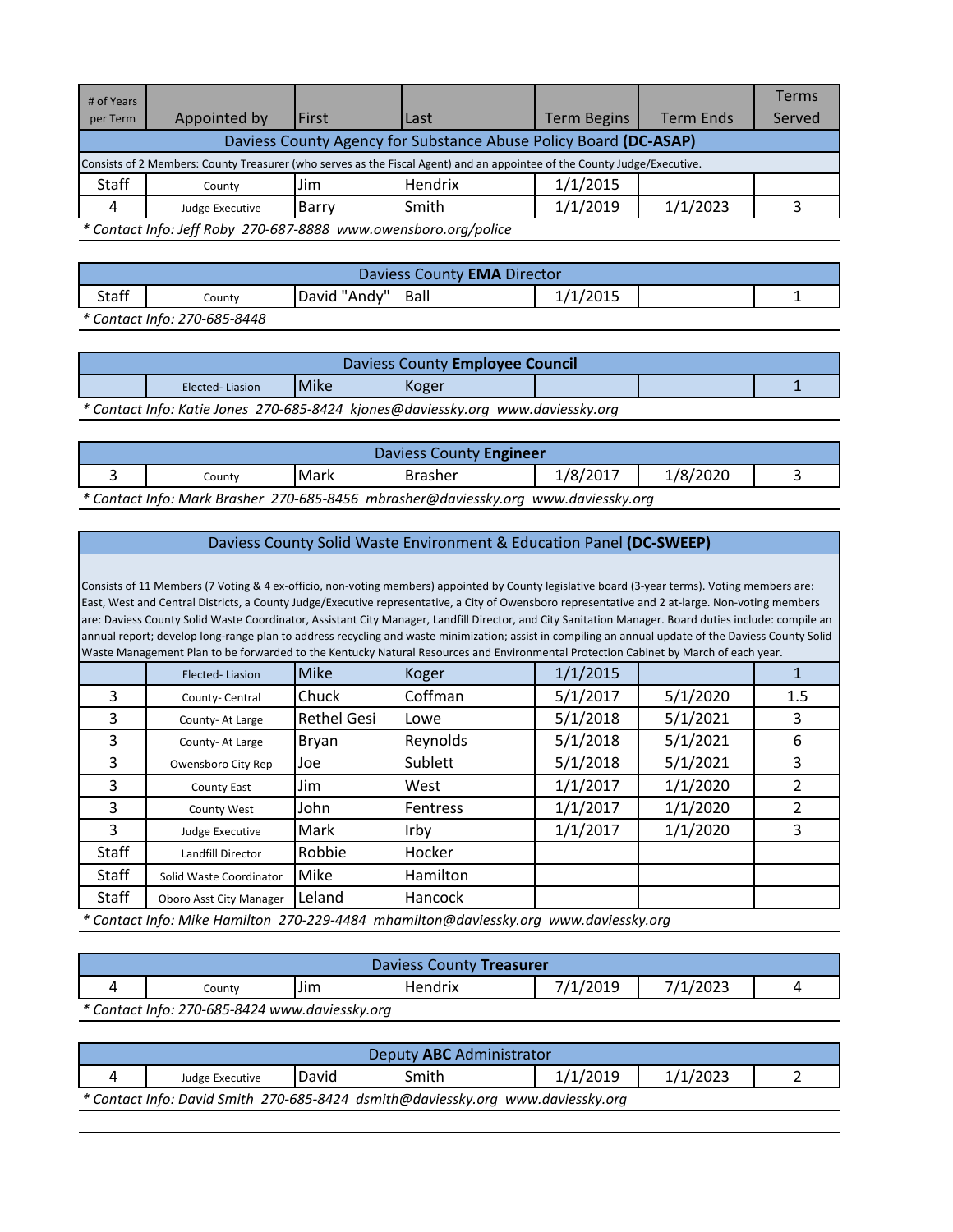| # of Years<br>per Term | Appointed by                                                                                                                                                                                                                                               | <b>First</b> | Last    | <b>Term Begins</b> | <b>Term Ends</b> | Terms<br>Served |  |  |  |
|------------------------|------------------------------------------------------------------------------------------------------------------------------------------------------------------------------------------------------------------------------------------------------------|--------------|---------|--------------------|------------------|-----------------|--|--|--|
|                        | <b>Ethics Board</b>                                                                                                                                                                                                                                        |              |         |                    |                  |                 |  |  |  |
|                        | Ordinance N.C.4 – Consists of 3 Members (3-year terms). Members may only serve 3 terms. Members shall be appointed; one each from the City of<br>Owensboro, Daviess County and Joint City/County per recommendation of the Daviess County Bar Association. |              |         |                    |                  |                 |  |  |  |
| 3                      | Bar/Joint (City/County)                                                                                                                                                                                                                                    | Sean         | Land    | 3/1/2020           | 3/1/2021         |                 |  |  |  |
| ς                      | County                                                                                                                                                                                                                                                     | David        | Johnson | 3/1/2018           | 3/1/2021         |                 |  |  |  |
|                        | * Contact Info: 270-687-8580 www.owensboro.org                                                                                                                                                                                                             |              |         |                    |                  |                 |  |  |  |

# Owensboro-Daviess County **Dental** Clinic

2 | County | Randy Jones | 7/1/2018 | 7/1/2020 | 1 Directors shall hold office for 2 years or until his/her successor has been elected and appointed to office. Directors may serve 3 consecutive terms and may be reappointed after a 1 year hiatus.

*\* Contact Info: 270-691-6205 www.owensborodentalclinic.com*

| Development Review Board (Mid America Air Park)                                                                                                                                               |                                                                                             |       |       |            |            |  |  |
|-----------------------------------------------------------------------------------------------------------------------------------------------------------------------------------------------|---------------------------------------------------------------------------------------------|-------|-------|------------|------------|--|--|
| Consists of 4 Members (3-year terms). County Judge/Executive (or designee), Industrial Foundation representative and EDC representation. N forming<br>documents exists. Only meets as needed. |                                                                                             |       |       |            |            |  |  |
|                                                                                                                                                                                               |                                                                                             |       |       |            |            |  |  |
| Staff                                                                                                                                                                                         | Countv                                                                                      | David | Smith | 12/31/2017 | 12/31/2020 |  |  |
|                                                                                                                                                                                               | * Contact Info: Becky McCubbins 270-926-4339 bmccubbins@owensboro.org www.edu.owensboro.com |       |       |            |            |  |  |

|   | Daviess County Drainage Commission                                                                                                                                                                |          |                  |  |            |          |     |  |  |  |
|---|---------------------------------------------------------------------------------------------------------------------------------------------------------------------------------------------------|----------|------------------|--|------------|----------|-----|--|--|--|
|   | Established 6/2/11 and amended 11/3/11. Consists of 6 Members appointed by the legislative board (4-year terms). 1 appointee shall be a member of<br>and represent the Home Builders Association. |          |                  |  |            |          |     |  |  |  |
|   | Elected-Liasion                                                                                                                                                                                   | George   | Wathen           |  | 12/31/2014 |          |     |  |  |  |
| 3 | County-East                                                                                                                                                                                       | George   | Altman           |  | 6/2/2017   | 6/2/2021 |     |  |  |  |
| 3 | <b>HBAO Rep</b>                                                                                                                                                                                   | Richard  | <b>Stallings</b> |  | 6/2/2017   | 6/2/2020 |     |  |  |  |
| 3 | County-Central                                                                                                                                                                                    | Wally    | Taylor           |  | 6/2/2017   | 6/2/2021 |     |  |  |  |
| 3 | Judge Executive                                                                                                                                                                                   | Joe Bill | McKay            |  | 6/2/2019   | 6/2/2022 | 1.5 |  |  |  |
| 3 | County                                                                                                                                                                                            | George   | <b>Ballard</b>   |  | 6/2/2019   | 6/2/2022 | 3   |  |  |  |
| 3 | County-West                                                                                                                                                                                       | Jerry    | Fischer          |  | 6/2/2016   | 6/2/2020 | 3   |  |  |  |

*\* Contact Info: Mark Brasher 270-685-8456 mbrasher@daviessky.org www.daviessky.org*

| Daviess County Economic Development Advisory Committee |                 |                                           |         |  |            |           |  |  |  |
|--------------------------------------------------------|-----------------|-------------------------------------------|---------|--|------------|-----------|--|--|--|
|                                                        | Elected         | Charlie                                   | Castlen |  | 12/31/2014 |           |  |  |  |
|                                                        | County-Central  | Christina                                 | O'Bryan |  | 6/19/2017  | 6/19/2021 |  |  |  |
|                                                        | County-East     | Phil                                      | Rinev   |  | 6/19/2017  | 6/19/2021 |  |  |  |
|                                                        | Judge Executive | Wayne                                     | Foster  |  | 6/19/2019  | 6/19/2023 |  |  |  |
|                                                        | County-West     | Mike                                      | Edge    |  | 6/19/2016  | 6/19/2020 |  |  |  |
|                                                        |                 | $\sim$ $\sim$ $\sim$ $\sim$ $\sim$ $\sim$ | $\sim$  |  |            |           |  |  |  |

*\* Contact Info: Patti Osborne 270-926-4339 posborne@owensboro.com www.daviessky.org*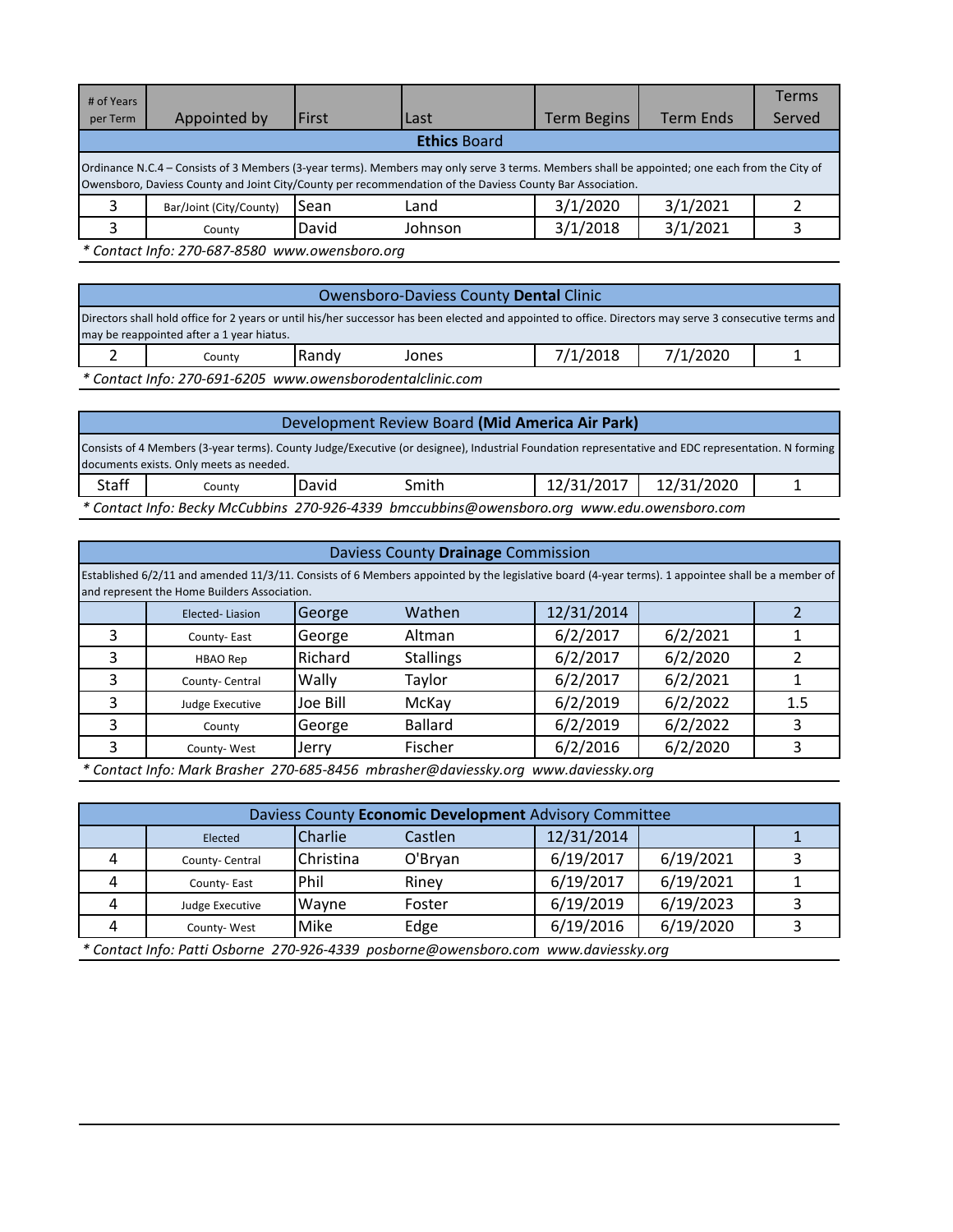|                                                                                                                                                 |                                                                                                                                                                                                                                                                                                                                                                                      |                  |                                                                                      |                  | <b>Terms</b>                                                                                                                                                                                                                                                                                |  |  |  |  |  |
|-------------------------------------------------------------------------------------------------------------------------------------------------|--------------------------------------------------------------------------------------------------------------------------------------------------------------------------------------------------------------------------------------------------------------------------------------------------------------------------------------------------------------------------------------|------------------|--------------------------------------------------------------------------------------|------------------|---------------------------------------------------------------------------------------------------------------------------------------------------------------------------------------------------------------------------------------------------------------------------------------------|--|--|--|--|--|
| Appointed by                                                                                                                                    | First                                                                                                                                                                                                                                                                                                                                                                                | Last             | <b>Term Begins</b>                                                                   | <b>Term Ends</b> | Served                                                                                                                                                                                                                                                                                      |  |  |  |  |  |
| Owensboro-Daviess County Drug/Alcohol Steering Committee Advisory Board                                                                         |                                                                                                                                                                                                                                                                                                                                                                                      |                  |                                                                                      |                  |                                                                                                                                                                                                                                                                                             |  |  |  |  |  |
| Resolution N. 15-2011 approval 8/4/11; amended to add 2 members on 4/8/13. Consists of 12 Members (3 year "citizen" terms). Citizen members can |                                                                                                                                                                                                                                                                                                                                                                                      |                  |                                                                                      |                  |                                                                                                                                                                                                                                                                                             |  |  |  |  |  |
|                                                                                                                                                 |                                                                                                                                                                                                                                                                                                                                                                                      |                  |                                                                                      |                  |                                                                                                                                                                                                                                                                                             |  |  |  |  |  |
|                                                                                                                                                 |                                                                                                                                                                                                                                                                                                                                                                                      |                  |                                                                                      |                  |                                                                                                                                                                                                                                                                                             |  |  |  |  |  |
| Elected                                                                                                                                         | Al                                                                                                                                                                                                                                                                                                                                                                                   | Mattingly        |                                                                                      |                  |                                                                                                                                                                                                                                                                                             |  |  |  |  |  |
| Elected                                                                                                                                         | Mike                                                                                                                                                                                                                                                                                                                                                                                 | Koger            |                                                                                      |                  |                                                                                                                                                                                                                                                                                             |  |  |  |  |  |
| Elected                                                                                                                                         | <b>Sheriff Keith</b>                                                                                                                                                                                                                                                                                                                                                                 | Cain             |                                                                                      |                  |                                                                                                                                                                                                                                                                                             |  |  |  |  |  |
| Elected                                                                                                                                         | City Mayor                                                                                                                                                                                                                                                                                                                                                                           |                  |                                                                                      |                  |                                                                                                                                                                                                                                                                                             |  |  |  |  |  |
| Elected                                                                                                                                         | Larry                                                                                                                                                                                                                                                                                                                                                                                | Conder           |                                                                                      |                  |                                                                                                                                                                                                                                                                                             |  |  |  |  |  |
| Elected                                                                                                                                         | Police Chief                                                                                                                                                                                                                                                                                                                                                                         | <b>Art Ealum</b> |                                                                                      |                  |                                                                                                                                                                                                                                                                                             |  |  |  |  |  |
| County/City                                                                                                                                     | Dianne                                                                                                                                                                                                                                                                                                                                                                               | <b>McFarling</b> | 9/1/2017                                                                             | 9/1/2020         | 0.5                                                                                                                                                                                                                                                                                         |  |  |  |  |  |
| County/City                                                                                                                                     | Carl                                                                                                                                                                                                                                                                                                                                                                                 | Lewis            | 9/1/2017                                                                             | 9/1/2020         | 1                                                                                                                                                                                                                                                                                           |  |  |  |  |  |
| County/City                                                                                                                                     | Rosemary                                                                                                                                                                                                                                                                                                                                                                             | Conder           | 9/1/2017                                                                             | 9/1/2020         | 1.5                                                                                                                                                                                                                                                                                         |  |  |  |  |  |
| County/City                                                                                                                                     | Dr. Rosonlyn                                                                                                                                                                                                                                                                                                                                                                         | Clark            | 9/1/2018                                                                             | 9/1/2021         | 3                                                                                                                                                                                                                                                                                           |  |  |  |  |  |
| County/City                                                                                                                                     | Lura                                                                                                                                                                                                                                                                                                                                                                                 | McElhearn        | 9/1/2018                                                                             | 9/1/2021         | 3                                                                                                                                                                                                                                                                                           |  |  |  |  |  |
| County/City                                                                                                                                     | Jason                                                                                                                                                                                                                                                                                                                                                                                | Worth            | 9/1/2018                                                                             | 9/1/2021         | 3                                                                                                                                                                                                                                                                                           |  |  |  |  |  |
| County/City                                                                                                                                     | Sarah                                                                                                                                                                                                                                                                                                                                                                                | Adkins           | 9/1/2019                                                                             | 9/1/2022         | $\overline{2}$                                                                                                                                                                                                                                                                              |  |  |  |  |  |
| County/City                                                                                                                                     | Debbie                                                                                                                                                                                                                                                                                                                                                                               | Zuerner-Johnson  | 9/1/2019                                                                             | 9/1/2022         | 4                                                                                                                                                                                                                                                                                           |  |  |  |  |  |
|                                                                                                                                                 | $\overline{a}$ $\overline{a}$ $\overline{a}$ $\overline{a}$ $\overline{a}$ $\overline{a}$ $\overline{a}$ $\overline{a}$ $\overline{a}$ $\overline{a}$ $\overline{a}$ $\overline{a}$ $\overline{a}$ $\overline{a}$ $\overline{a}$ $\overline{a}$ $\overline{a}$ $\overline{a}$ $\overline{a}$ $\overline{a}$ $\overline{a}$ $\overline{a}$ $\overline{a}$ $\overline{a}$ $\overline{$ |                  | (appointed jointly by the Judge/Executive and Mayor). Elected officials shall serve. |                  | serve up to 3 consecutive terms. However, members may serve additional terms with consent of legislative boards. The members are a County<br>Judge/Executive, County Commissioner, County Sheriff, Mayor of the City of Owensboro, Chief of Police, City Commissioner and 6 Citizen Members |  |  |  |  |  |

*\* Contact Info: 270-687-8523 www.owensboro.org*

| Economic Development Corporation (EDC)                                                  |  |           |  |  |  |  |  |
|-----------------------------------------------------------------------------------------|--|-----------|--|--|--|--|--|
| Sitting County Judge/Executive serves.                                                  |  |           |  |  |  |  |  |
| Elected                                                                                 |  | Mattingly |  |  |  |  |  |
| * Contact Info: Judge Mattingly 270-685-8424 amattingly@daviessky.org www.daviessky.org |  |           |  |  |  |  |  |

# Economic Development Properties **(EDP)**

Established 5/22/86, amended 11/7/88, 5/14/98 and 5/27/98. Name change from O-DC Industry, Inc. to Economic Development Properties, Inc. Reduced board from 5 to 3 Members. 1 from the City of Owensboro legislative board, 1 from the County legislative board and 1 from the IFB (with equal votes). Bylaws changed to require a unanimous vote on property matters.

Amend bylaws – give the City legislative board, County legislative board and IFB ultimate control over who represents them on the EDP board.

| Elected-Liasion | Wathen                                                                                            |  |  |
|-----------------|---------------------------------------------------------------------------------------------------|--|--|
|                 | $*$ Contact Info: Recky McCubbins, 270-926-4339, hmccubbins@owensharo.org www.edu.owensharo.com * |  |  |

*\* Contact Info: Becky McCubbins 270-926-4339 bmccubbins@owensboro.org www.edu.owensboro.com*

|   | Daviess County Cooperative Extension District |         |                 |            |            |  |  |  |  |  |
|---|-----------------------------------------------|---------|-----------------|------------|------------|--|--|--|--|--|
|   | Consists of 6 Members with 3-year terms.      |         |                 |            |            |  |  |  |  |  |
|   | County                                        | Chris   | Pantle          | 12/31/2017 | 12/31/2020 |  |  |  |  |  |
|   | County                                        | Suzanne | Cecil-White     | 12/31/2017 | 12/31/2020 |  |  |  |  |  |
| 3 | County                                        | Lindsey | <b>Board</b>    | 12/31/2018 | 12/31/2021 |  |  |  |  |  |
| 3 | County                                        | Carlos  | Earhart         | 12/31/2018 | 12/31/2021 |  |  |  |  |  |
| 3 | County                                        | Katie   | <b>Clark</b>    | 12/31/2019 | 12/31/2022 |  |  |  |  |  |
|   | County                                        | Debbie  | Zuerner-Johnson | 12/31/2019 | 12/31/2022 |  |  |  |  |  |
|   | $*$ Contact Info: 270 COF 0400 $$             |         |                 |            |            |  |  |  |  |  |

*\* Contact Info: 270-685-8480 www.daviess.ca.uky.edu*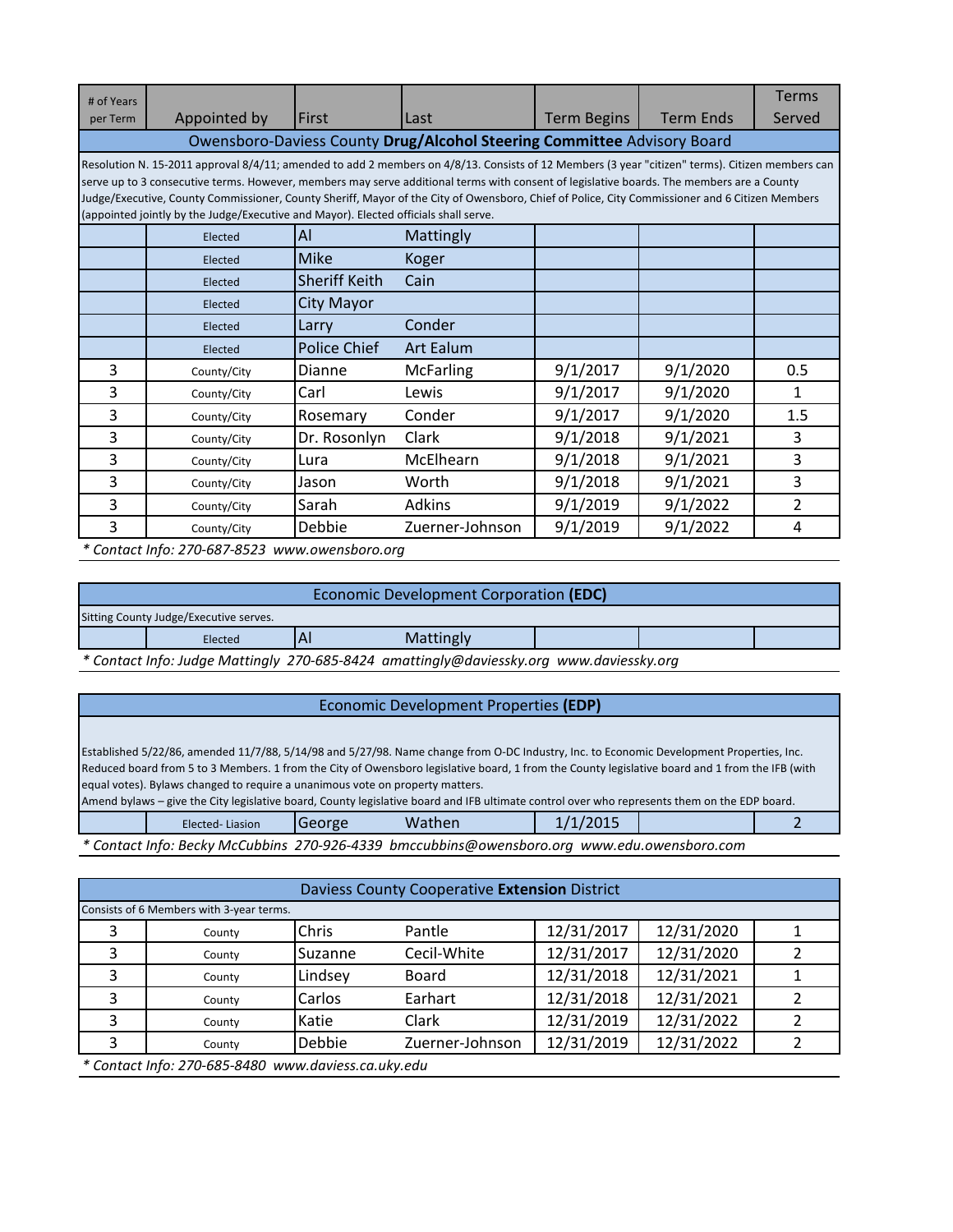| # of Years<br>per Term                        | Appointed by                                                                                                                                                                                                                                                                                                                                                                              | First | Last      | <b>Term Begins</b> | <b>Term Ends</b> | <b>Terms</b><br>Served |  |  |
|-----------------------------------------------|-------------------------------------------------------------------------------------------------------------------------------------------------------------------------------------------------------------------------------------------------------------------------------------------------------------------------------------------------------------------------------------------|-------|-----------|--------------------|------------------|------------------------|--|--|
| Green River Area Development District (GRADD) |                                                                                                                                                                                                                                                                                                                                                                                           |       |           |                    |                  |                        |  |  |
|                                               | Consists of 4 Members (3 year terms). A tri-join (may be reappointed), a County legislative board, a City of Owensboro legislative board, and a City of<br>Whitesville legislative board. Overall board consists of 32 members (7 counties). As Owensboro is a 2nd class city, the Mayor of Owensboro and<br>County Judge/Executive shall serve and not be allowed to appoint a designee. |       |           |                    |                  |                        |  |  |
|                                               | Elected                                                                                                                                                                                                                                                                                                                                                                                   | Al    | Mattingly |                    |                  |                        |  |  |
|                                               | County/City                                                                                                                                                                                                                                                                                                                                                                               | Helen | Mountjoy  | 12/31/2017         | 12/31/2020       |                        |  |  |
|                                               | * Contact Info: Kim Wells 270-926-4433 kwell@gradd.com www.gradd.com                                                                                                                                                                                                                                                                                                                      |       |           |                    |                  |                        |  |  |

| <b>Green River Area Council on Aging</b> |  |  |
|------------------------------------------|--|--|

Established by GRADD, pursuant to the provisions of the Older American Act of 1965 (PL 95-478). Members are appointed by the GRADD board. Local officials may serve on the council or may appoint a representative. Each member serves a 3 year term and may be reappointed. 50% of board must be senior citizens. All funds for aging programs go through GRADD's Aging Council. They monitor all senior programs in 7 counties; Meals on Wheels and Congregate Meals (served at centers). They also provide home services (Home Care), including service for disabled citizens.

| Judge Executive                                       | 'Sim | Davenport | 12/31/2017 | 12/31/2020 |  |
|-------------------------------------------------------|------|-----------|------------|------------|--|
| * Contact Info: GRADD 270-926-4433 www.gradd.com/AHSS |      |           |            |            |  |

| <b>Green River District Board of Health</b> |                                                       |  |           |  |  |  |  |  |  |
|---------------------------------------------|-------------------------------------------------------|--|-----------|--|--|--|--|--|--|
|                                             | Elected                                               |  | Mattingly |  |  |  |  |  |  |
|                                             | * Contact Info: 270-686-7744 www.healthdepartment.org |  |           |  |  |  |  |  |  |

| <b>Green River Regional Industrial Development Authority</b> |                                                                                                                                            |       |          |            |            |  |  |  |
|--------------------------------------------------------------|--------------------------------------------------------------------------------------------------------------------------------------------|-------|----------|------------|------------|--|--|--|
|                                                              | Consists of 8 appointees – 1 from each participating county (4-year term). Host County has 2 appointees. Elected officials are ineligible. |       |          |            |            |  |  |  |
|                                                              | Judge Executive                                                                                                                            | Larry | Mayfield | 12/31/2017 | 12/31/2021 |  |  |  |
|                                                              | $*$ Contact Info: Kim Logsdan, 270, 200, 2551, klogsdan1054@att.net                                                                        |       |          |            |            |  |  |  |

*\* Contact Info: Kim Logsdon 270-298-3551 klogsdon1954@att.net*

### **Greenwood Cemetery** Advisory Committee

Consists of 5 Members appointed by County legislative board (3-year terms): 1 preservation technologist, 1 elected member of legislative board, 1 family member/descendant of one resting at the cemetery/historian of family decadency, and 2 at-large members. The board oversees the cemetery's budget with approval of the legislative board and advocates for the well-being of the cemetery. Board shall advise and make recommendations to the legislative board for the purpose of: Management and maintenance of the cemetery and the operating and capital improvement budgets. The board shall make recommendations to the legislative board regarding changes to the cemetery that are not addressed in routine care and maintenance affecting architectural and landscape features. Such recommendations are limited to historic preservation. These recommendations, however, shall not be binding on the legislative board. The legislative board maintains authority for the management and control of the Cemetery and shall have control over the property, real and personal, which constitutes the assets of the Cemetery.

| Elected-Liasion      | <b>Mike</b> | Koger    | 1/1/2015  |           |     |
|----------------------|-------------|----------|-----------|-----------|-----|
| Preservation         | Garv        | Adams    | 4/19/2018 | 4/19/2021 |     |
| County At Large      | Wesley      | Acton    | 4/19/2018 | 4/19/2021 |     |
| County At Large      | Sharon      | Sullivan | 4/19/2017 | 4/19/2020 |     |
| Descendent of Family | Daisy       | James    | 4/19/2019 | 4/19/2022 | 1.5 |
|                      |             |          |           |           |     |

*\* Contact Info: Gary Adams 270-683-7391*

|   | Industrial Development Authority (IDA)                                                                                                                                                                                                                                                                                                                                              |       |           |          |          |     |  |  |  |
|---|-------------------------------------------------------------------------------------------------------------------------------------------------------------------------------------------------------------------------------------------------------------------------------------------------------------------------------------------------------------------------------------|-------|-----------|----------|----------|-----|--|--|--|
|   | Established 1991. Consists of 6 Members (4-year terms); 3 appointed by the Mayor of the City of Owensboro and 3 appointed by the County<br>Judge/Executive. May be reappointed. Corporation is used to transfer state incentives to industrial prospects. Purpose is to facilitate the acquisition,<br>retention and development of land for industrial and/or commercial purposes. |       |           |          |          |     |  |  |  |
|   | Elected                                                                                                                                                                                                                                                                                                                                                                             | A     | Mattingly |          |          |     |  |  |  |
| 4 | County                                                                                                                                                                                                                                                                                                                                                                              | Larry | Boswell   | 4/9/2017 | 4/9/2021 |     |  |  |  |
|   | County                                                                                                                                                                                                                                                                                                                                                                              | Jim   | Hendrix   | 4/9/2019 | 4/9/2023 | 2.5 |  |  |  |
|   | * Contact Info: 270-926-4339 www.edc.owensboro.com                                                                                                                                                                                                                                                                                                                                  |       |           |          |          |     |  |  |  |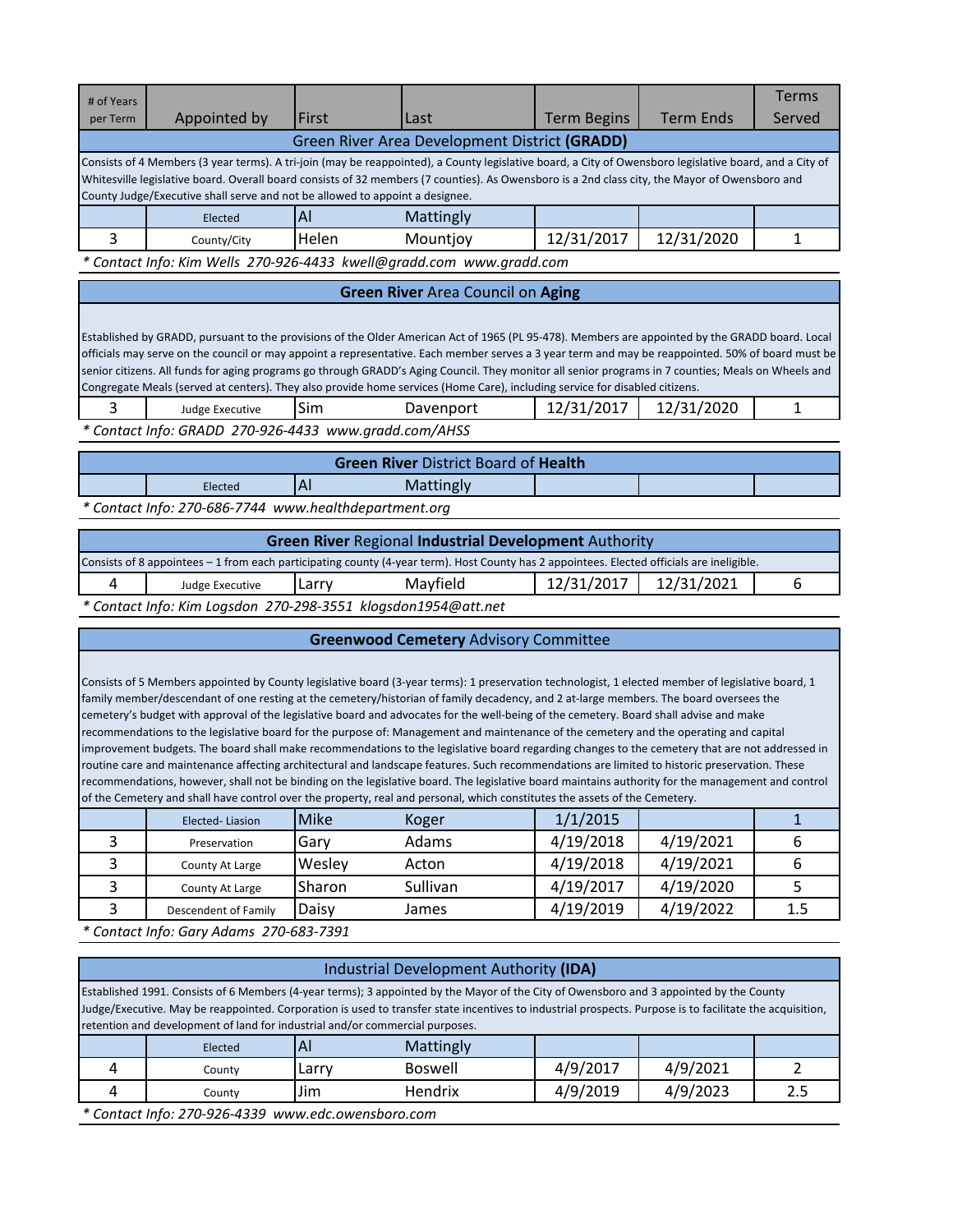| # of Years<br>per Term               | Appointed by                             | <b>First</b>       | Last            | <b>Term Begins</b> | <b>Term Ends</b> | <b>Terms</b><br>Served |  |  |  |
|--------------------------------------|------------------------------------------|--------------------|-----------------|--------------------|------------------|------------------------|--|--|--|
| <b>Daviess County Public Library</b> |                                          |                    |                 |                    |                  |                        |  |  |  |
|                                      | Consists of 5 Members with 4-year terms. |                    |                 |                    |                  |                        |  |  |  |
| 4                                    | County                                   | Susan              | Montalvo-Gesser | 9/13/2017          | 9/13/2021        |                        |  |  |  |
| 4                                    | County                                   | James              | Kuhlman         | 9/13/2017          | 9/13/2021        |                        |  |  |  |
| 4                                    | County                                   | Rodney             | <b>Ellis</b>    | 9/13/2018          | 9/13/2022        | 1.5                    |  |  |  |
| 4                                    | County                                   | Beena              | Vora            | 9/13/2018          | 9/13/2022        |                        |  |  |  |
| 4                                    | County                                   | Michelle           | Drake           | 9/13/2019          | 9/13/2023        |                        |  |  |  |
|                                      | * Contact Info: 270-684-0211             | www.dcplibrary.org |                 |                    |                  |                        |  |  |  |

# **Medical Control Advisory Board (MCA)**

Ordinance amended 5/19/05 increasing the 6 Member board to a 10 Member board (4-year terms), per KOC 860.5(2005). Consits of 10 Members (8 Voting and 2 Non-Voting) Voting members: 4 Members are appointed by the City of Owensboro legislative board and 4 by County legislative board (legislative boards shall appoint at least 1 member from a list of candidates provided by OMHS). 2 members are ex-officio non-voting members and shall be the hospital's Director of Emergency Services and the ambulance provider's (Yellow, operated by Procreant) Medical Director Board has the authority to manage, regulate & enforce ambulance service.

| <b>County Fire Dept</b> | Chief Jeremy  | Smith   | 9/1/2019  |           |  |
|-------------------------|---------------|---------|-----------|-----------|--|
| County Law Enforcement  | <b>IBarry</b> | Smith   | 5/19/2017 | 5/19/2021 |  |
| County Hospital         | Jamie         | Morris  | 3/1/2018  | 3/1/2022  |  |
| Countv                  | Jordan        | Johnson | 5/19/2019 | 5/19/2023 |  |

*\* Contact Info: Caroline Henderson 270-471-2000 caroline.henderson@owensborohealth.org www.owensborohealth.org*

#### **OASIS**

Consists of 18 Members (3-year terms). May be reappointed, but cannot serve more than 3 consecutive terms. 4 members are appointed by County Judge/Executive. 6 members are appointed by the Judge/Executives of Hancock, Henderson, McLean, Ohio, Union and Webster Counties. 3 members are appointed by the Mayors of Owensboro, Whitesville and Henderson, KY. 3 members are appointed by OASIS board of Directors. 1 member is appointed by the GRADD Board of Directors (all County Judge/Executives in the GRADD region). Must be 21 years old and reside within the community he/she represents.

| County | Jamie    | <b>Bisel</b> | 12/1/2017 | 12/1/2020 | 11<br>ᅩᆞ |
|--------|----------|--------------|-----------|-----------|----------|
| County | Jan      | Goldman      | 12/1/2017 | 12/1/2020 |          |
| County | Jonas    | Billingsley  | 12/1/2018 | 12/1/2021 |          |
| Countv | J. Aaron | Wilson       | 12/1/2018 | 12/1/2021 |          |

*\* Contact Info: 270-685-5271 www.oasisshelter.org*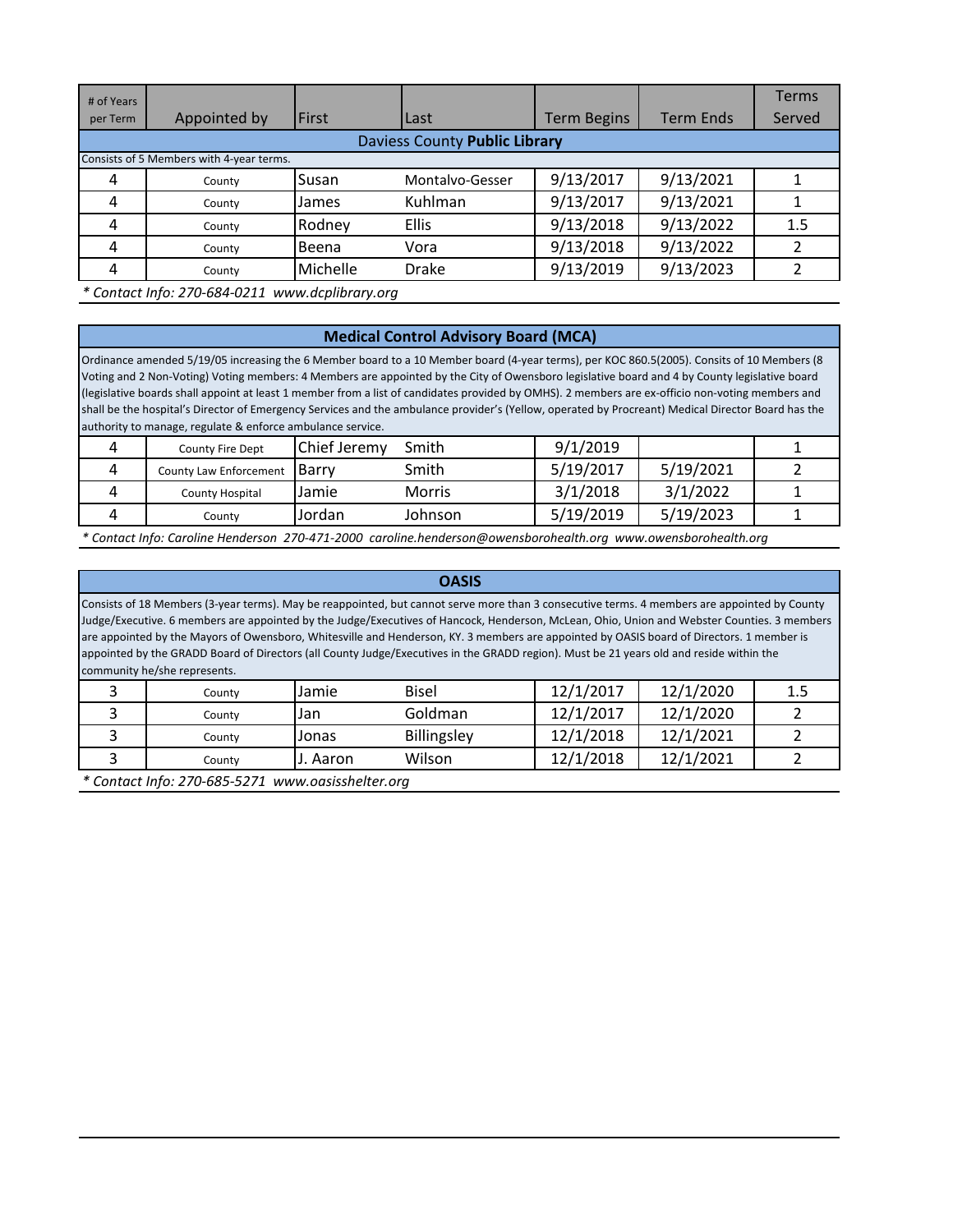| # of Years                                                       |                                                                                                                                                                                                                                                                                                                                                                                                                                                                                                                                                                                                                                                                                                                                                                                                                                                                                                                                                                                                                                             |              |         |                    |                  | <b>Terms</b>   |  |  |
|------------------------------------------------------------------|---------------------------------------------------------------------------------------------------------------------------------------------------------------------------------------------------------------------------------------------------------------------------------------------------------------------------------------------------------------------------------------------------------------------------------------------------------------------------------------------------------------------------------------------------------------------------------------------------------------------------------------------------------------------------------------------------------------------------------------------------------------------------------------------------------------------------------------------------------------------------------------------------------------------------------------------------------------------------------------------------------------------------------------------|--------------|---------|--------------------|------------------|----------------|--|--|
| per Term                                                         | Appointed by                                                                                                                                                                                                                                                                                                                                                                                                                                                                                                                                                                                                                                                                                                                                                                                                                                                                                                                                                                                                                                | l First      | Last    | <b>Term Begins</b> | <b>Term Ends</b> | Served         |  |  |
| <b>Owensboro-Daviess County Convention &amp; Visitors Bureau</b> |                                                                                                                                                                                                                                                                                                                                                                                                                                                                                                                                                                                                                                                                                                                                                                                                                                                                                                                                                                                                                                             |              |         |                    |                  |                |  |  |
|                                                                  | 7 Commissioners (3-year terms). May be reappointed. 2 Commissioners appointed from a list of 3 or more names submitted by the local city hotel and<br>motel association. 1 Commissioner is appointed from a list of 3 or more names submitted by the local county hotel and motel association. 1<br>Commissioner is appointed from a list of 3 or more names submitted by the local restaurant association or associations. 1 Commissioner is appointed<br>from a list of 3 or more names submitted by the Chamber of Commerce. 2 Commissioners are appointed by the County Judge/Executive (if the<br>commission has been established by separate action of a county or city) or 1 each by the Judge/Executive and the Mayor of the most populous city                                                                                                                                                                                                                                                                                     |              |         |                    |                  |                |  |  |
|                                                                  | participating in the establishment of the commission (if the commission has been established by joint action of a county and a city or cities). A<br>commissioner may be removed by joint or separate action of the appropriate CEO or officers of the legislative boards that established said<br>commission. KOC 150.13(2012)<br>Section 1: The County legislative board authorizes the Judge/Executive to delegate the appointment of 1 commissioner or board member of the<br>Owensboro-Daviess County CVB from the community at-large and representing local businesses. Section 2: The Mayor of the City of Owensboro shall<br>continue to appoint 1 commissioner representing local businesses to the Board of the Owensboro-Daviess County CVB as a vacancy occurs in this<br>position. Section 3: The Mayor of the City of Owensboro shall appoint the commissioner from candidates residing within the city of Daviess County<br>representing local businesses. The Mayor shall appoint a commissioner within 30 days of vacancy. |              |         |                    |                  |                |  |  |
|                                                                  | Elected-Liasion                                                                                                                                                                                                                                                                                                                                                                                                                                                                                                                                                                                                                                                                                                                                                                                                                                                                                                                                                                                                                             | George       | Wathen  |                    |                  |                |  |  |
| 3                                                                | Judge Executive                                                                                                                                                                                                                                                                                                                                                                                                                                                                                                                                                                                                                                                                                                                                                                                                                                                                                                                                                                                                                             | Taylor       | Deveaux | 6/30/2017          | 6/30/2020        | 1              |  |  |
| 3                                                                | County                                                                                                                                                                                                                                                                                                                                                                                                                                                                                                                                                                                                                                                                                                                                                                                                                                                                                                                                                                                                                                      | Darshana     | Patel   | 6/30/2017          | 6/30/2020        | $\overline{2}$ |  |  |
| 3                                                                | County                                                                                                                                                                                                                                                                                                                                                                                                                                                                                                                                                                                                                                                                                                                                                                                                                                                                                                                                                                                                                                      | Brooklyn     | Maple   | 6/30/2018          | 6/30/2021        | $\mathbf{1}$   |  |  |
| 3                                                                | County                                                                                                                                                                                                                                                                                                                                                                                                                                                                                                                                                                                                                                                                                                                                                                                                                                                                                                                                                                                                                                      | <b>Brian</b> | Smith   | 6/30/2018          | 6/30/2021        | 1              |  |  |
| 3                                                                | County                                                                                                                                                                                                                                                                                                                                                                                                                                                                                                                                                                                                                                                                                                                                                                                                                                                                                                                                                                                                                                      | Claude       | Bacon   | 6/30/2019          | 6/30/2022        | 1              |  |  |
| 3                                                                | County (Chamber)                                                                                                                                                                                                                                                                                                                                                                                                                                                                                                                                                                                                                                                                                                                                                                                                                                                                                                                                                                                                                            | Kyle         | Aud     | 6/30/2019          | 6/30/2022        | $\overline{2}$ |  |  |

*\* Contact Info: 270-926-1100 www.visitowensboro.com*

# **Owensboro Health Regional Hospital**

Consists of 14 Members (3-year terms). Terms begin October 31. Per Hospital request, legislative boards shall approve the necessary appointment(s) as late as June for an October 31 effective date so new or returning member may have appropriate time to train for their position. 4 community appointees are selected by nominations from local organizations. 3 physicians are appointed through nominations by the hospital medical staff. 6 members are appointed (3 each) by the City of Owensboro and County legislative boards. 1 joint Owensboro/Daviess County director who is a physician (but not an elected official, employee of the City of Owensboro or County or a member of the governing body of a public agency).

| County/City                                                                                          | Dr. Anthony | McBride       | 10/31/2018 | 10/31/2021 |  |  |  |  |
|------------------------------------------------------------------------------------------------------|-------------|---------------|------------|------------|--|--|--|--|
| County                                                                                               | Angela      | Thompson      | 10/31/2017 | 10/31/2020 |  |  |  |  |
| County                                                                                               | Susie       | Harris        | 10/31/2018 | 10/31/2021 |  |  |  |  |
| Countv                                                                                               | <b>Nick</b> | <b>Hetman</b> | 10/31/2019 | 10/31/2022 |  |  |  |  |
| * Contact Info: Steve Johnson 270-417-2000 steve.johnson@owensborohealth.org www.owensborohealth.org |             |               |            |            |  |  |  |  |

### Owensboro Metropolitan Planning Commission **(OMPC)** Boards

#### KRS 100.133

Consists of 10 Members (4-Year terms), Judge/Executive/LB, Mayor of Owensboro/LB and Whitesville. Section 21-18 Code of Ordinances. Owensboro-Whitesville-Daviess County; 5 appointments by the Mayor of Owensboro/LB; 4 appointments by the County Judge/Executive/LB; 1 appointment by Whitesville. 7 members being citizen members. (1 Owensboro and 1 Daviess County member may be a non-citizen member). Non-citizen members may be any elected official, appointed official or public employee of the City of Owensboro or County. City of Owensboro members appointed by the Mayor of Owensboro shall reside in the City. Members may be reappointed.

| County                                                                        | Manuel | Ball           |  | 12/31/2017 | 12/31/2021 | 1.5 |  |  |
|-------------------------------------------------------------------------------|--------|----------------|--|------------|------------|-----|--|--|
| County                                                                        | Larry  | <b>Boswell</b> |  | 12/31/2019 | 12/31/2023 | 2.5 |  |  |
| County                                                                        | Lewis  | Jean           |  | 12/31/2018 | 12/31/2022 |     |  |  |
| County                                                                        | Angela | Hardaway       |  | 12/31/2016 | 12/31/2020 |     |  |  |
| * Contact Info: Brian Howard 270-687-8650 howardbr@owensboro.org www.ompc.org |        |                |  |            |            |     |  |  |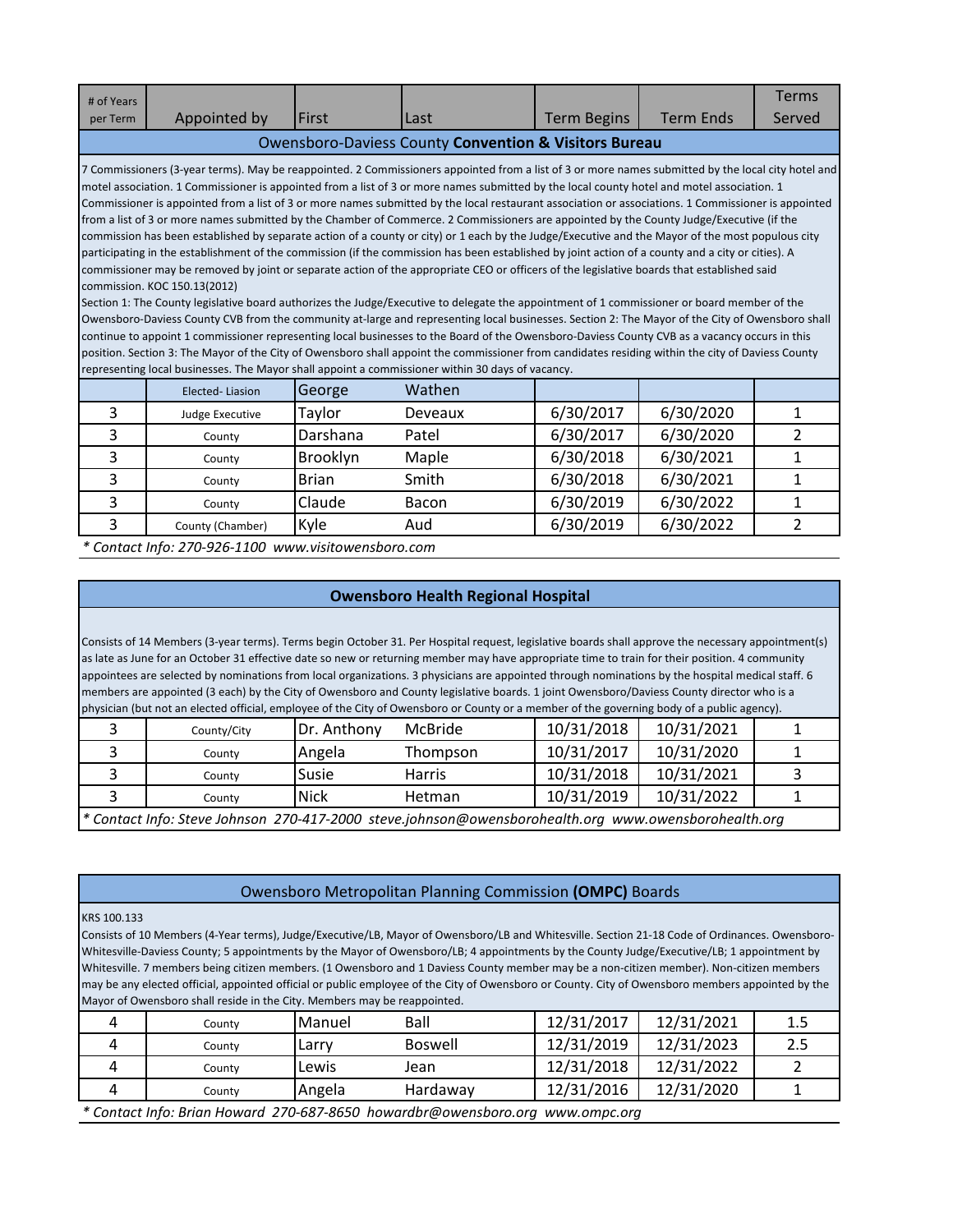| # of Years                       |                                                                                                                                               |       |       |                    |                  | <b>Terms</b> |  |  |
|----------------------------------|-----------------------------------------------------------------------------------------------------------------------------------------------|-------|-------|--------------------|------------------|--------------|--|--|
| per Term                         | Appointed by                                                                                                                                  | First | Last  | <b>Term Begins</b> | <b>Term Ends</b> | Served       |  |  |
| <b>OMPC</b> Board of Adjustments |                                                                                                                                               |       |       |                    |                  |              |  |  |
|                                  |                                                                                                                                               |       |       |                    |                  |              |  |  |
| KRS 100.217                      |                                                                                                                                               |       |       |                    |                  |              |  |  |
|                                  | Consists of 7 Members (4-Year terms), County Judge/Executive/LB, Mayor of Owensboro/LB. Established by joint agreement of Cities of Owensboro |       |       |                    |                  |              |  |  |
|                                  | and Whitesville and Daviess County. Section 21-20 Code of Ordinances; Ordinances 21-70 provides for Joint Planning Commission for Owensboro,  |       |       |                    |                  |              |  |  |
|                                  | Whitesville and County. 7 Members, 2 Citizen Members of Planning Commission, 1 each from City of Owensboro and County; Mayor of Owensboro/LB  |       |       |                    |                  |              |  |  |
|                                  | appoints 4 members; Judge/Executive/LB appoints 3 members. Members must take the oath of office.                                              |       |       |                    |                  |              |  |  |
| 4                                | County Judge                                                                                                                                  | Lewis | Jean  | 12/31/2018         | 12/31/2022       |              |  |  |
| 4                                | County                                                                                                                                        | Bill  | Glenn | 12/31/2019         | 12/31/2023       |              |  |  |
| 4                                | County                                                                                                                                        | Judy  | Dixon | 12/31/2016         | 12/31/2020       |              |  |  |
|                                  | * Contact Info: Brian Howard 270-687-8650 howardbr@owensboro.org                                                                              |       |       | www.ompc.org       |                  |              |  |  |

### **OMPC** Building **Code of Appeals**

Ordinance N. 150-7(97) – Joint City of Owensboro/Daviess County Board Established by Ordinance 15-97 on 3-18-97. KRS 198B.070

Consists of 5 Members (4-year terms). 2 members are appointed by the Mayor of Owensboro/LB and 2 are appointed by the County Judge/Executive/LB. 1 member is jointly appointed by the Mayor of Owensboro & County Judge/Executive with approval from LB. Members shall consist of technically qualified persons with experience in building industry. Neither City or County official shall hear an appeal in a case where he/she has a private interest.

| County/City | <b>Ted</b> | Lolley    | 5/6/2017 | 5/6/2021 |  |
|-------------|------------|-----------|----------|----------|--|
| County      | Danny      | Riches on | 5/6/2017 | 5/6/2021 |  |
| County      | Jason      | Baker     | 5/6/2019 | 5/6/2023 |  |

*\* Contact Info: Brian Howard 270-687-8650 howardbr@owensboro.org www.ompc.org*

| <b>Paradise Regional Industrial Park</b> |                                                                               |       |         |           |           |  |  |  |
|------------------------------------------|-------------------------------------------------------------------------------|-------|---------|-----------|-----------|--|--|--|
|                                          | Countv                                                                        | Cathv | Switzer | 12/1/2017 | 12/1/2021 |  |  |  |
|                                          | $*$ Contact Info: Barbara Williams, 270, 220, 4102, barbarau williams@lat.gov |       |         |           |           |  |  |  |

*\* Contact Info: Barbara Williams 270-338-4102 barbarau.williams@ky.gov*

#### Daviess County **Parks Board**

|   | Consists of 5 Members with 4-year terms. |              |                                                                                |           |          |      |  |  |  |
|---|------------------------------------------|--------------|--------------------------------------------------------------------------------|-----------|----------|------|--|--|--|
|   | Elected                                  | George       | Wathen                                                                         | 1/1/2015  |          |      |  |  |  |
| 4 | County                                   | Bill         | Duncan                                                                         | 4/18/2019 | 4/1/2021 | 0.5  |  |  |  |
| 4 | County                                   | Charlie      | Mackey                                                                         | 4/1/2017  | 4/1/2021 |      |  |  |  |
| 4 | County                                   | Terri        | Thompson                                                                       | 4/1/2018  | 4/1/2022 |      |  |  |  |
| 4 | County                                   | Lewis        | Jean                                                                           | 4/1/2018  | 4/1/2022 | $5+$ |  |  |  |
| 4 | County                                   | Langley      | Roby                                                                           | 4/1/2019  | 4/1/2023 |      |  |  |  |
| 4 | County                                   | <b>Bruce</b> | Kuegel                                                                         | 4/1/2019  | 4/1/2023 | 6    |  |  |  |
|   | County                                   | Steve        | Lewis                                                                          | 4/1/2019  | 4/1/2023 | 4    |  |  |  |
|   |                                          |              | * Contact Info: Ross Leigh 270-685-8456 rleigh@daviessky.org www.daviessky.org |           |          |      |  |  |  |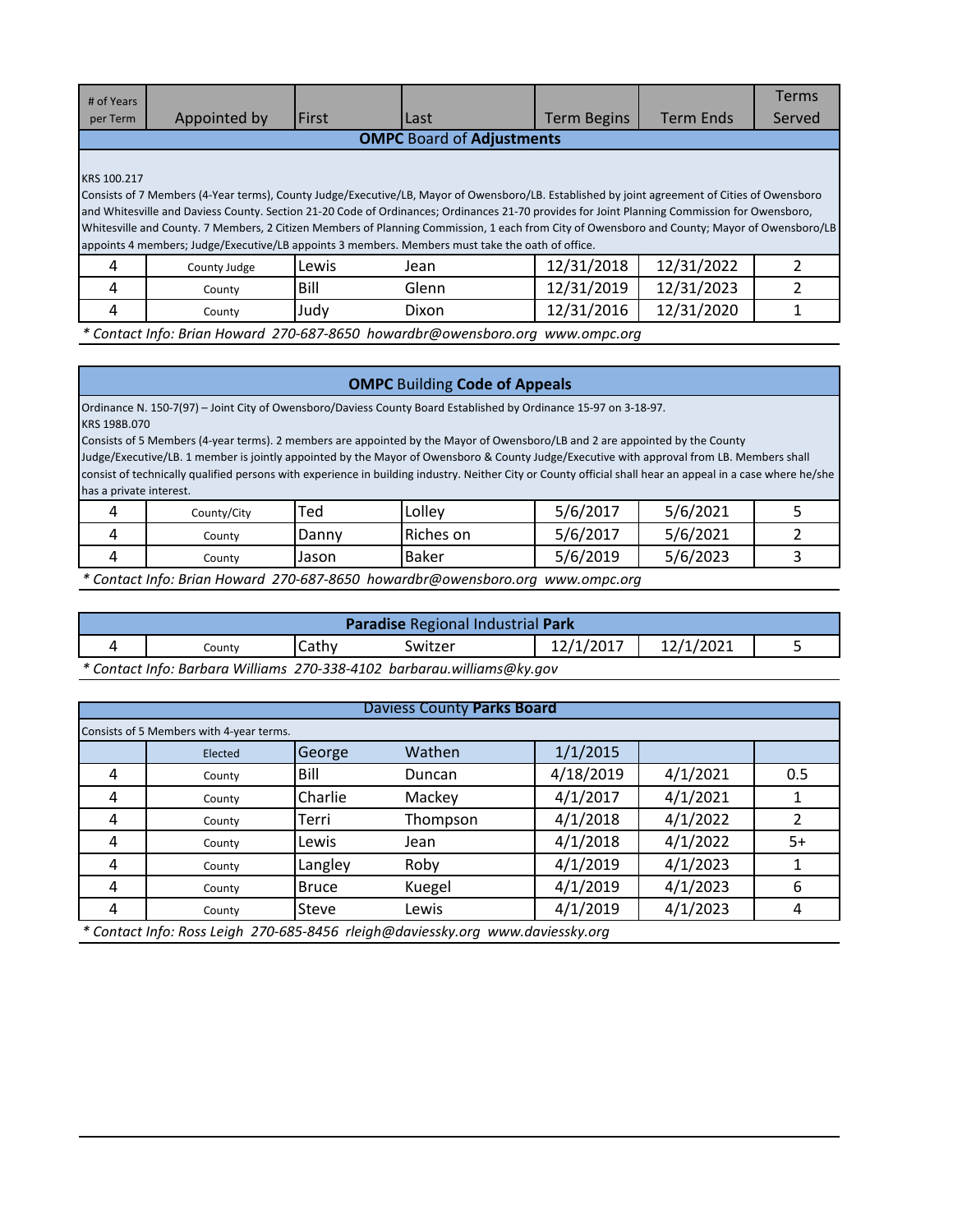| # of Years                                                |                                                                                                                                                    |        |             |                    |                  | Terms         |  |  |
|-----------------------------------------------------------|----------------------------------------------------------------------------------------------------------------------------------------------------|--------|-------------|--------------------|------------------|---------------|--|--|
| per Term                                                  | Appointed by                                                                                                                                       | First  | Last        | <b>Term Begins</b> | <b>Term Ends</b> | Served        |  |  |
| Daviess County Property Maintenance Code Board of Appeals |                                                                                                                                                    |        |             |                    |                  |               |  |  |
|                                                           |                                                                                                                                                    |        |             |                    |                  |               |  |  |
|                                                           | The purpose of the Daviess County Property Maintenance Code Board of Appeals is to hear appeals by any qualified party aggrieved by any decision   |        |             |                    |                  |               |  |  |
|                                                           | of the Solid Waste Coordinator/Code Enforcement Officer. Daviess County Fiscal Court shall appoint 3-5 Members (qualified by experience and        |        |             |                    |                  |               |  |  |
|                                                           | training) to decide matters pertaining to property maintenance. Members may not be employees of Daviess County Fiscal Court.                       |        |             |                    |                  |               |  |  |
|                                                           | The board shall annually select a member to serve as Chair. The County Judge/Executive shall designate a board secretary who shall file a detailed |        |             |                    |                  |               |  |  |
|                                                           | record of all board proceedings with the office of the County Judge/Executive. Members are not compensated. This is a 3-5 member board. No         |        |             |                    |                  |               |  |  |
|                                                           | member shall serve more than 2 consecutive terms.                                                                                                  |        |             |                    |                  |               |  |  |
|                                                           | 1 Member – Term of 1 year (subsequent 3 year, not more than 2 consecutive terms (initial term not included))                                       |        |             |                    |                  |               |  |  |
|                                                           | 1 Member – Term of 2 years (subsequent 3 year, not more than 2 consecutive terms (initial term not included))                                      |        |             |                    |                  |               |  |  |
|                                                           | 1 Member – Term of 3 years (subsequent 3 year, not more than 2 consecutive terms (initial term not included))                                      |        |             |                    |                  |               |  |  |
|                                                           | [2 Alternate members may be appointed by the Judge/Executive to serve in the absence or disqualification of a member (3 year term)                 |        |             |                    |                  |               |  |  |
| Following initial term.                                   |                                                                                                                                                    |        |             |                    |                  |               |  |  |
| 3                                                         | County-East                                                                                                                                        | Jordan | Camp        | 2/25/2017          | 2/25/2020        | 1             |  |  |
| 3                                                         | Judge Executive                                                                                                                                    | Wally  | Taylor      | 2/25/2018          | 2/25/2021        | $\mathfrak z$ |  |  |
| 3                                                         | County-Central                                                                                                                                     | Carl   | Worthington | 2/25/2018          | 2/25/2021        | 2             |  |  |
| 3                                                         | County-West                                                                                                                                        | Keith  | Riney       | 2/25/2019          | 2/25/2022        | 2             |  |  |

*\* Contact Info: Judge Mattingly 270-685-8424 amattingly@daviessky.org www.daviessky.gov*

| <b>Regional Transportation Commission</b>                |                                                          |  |  |  |  |  |  |  |
|----------------------------------------------------------|----------------------------------------------------------|--|--|--|--|--|--|--|
| 1/1/2015<br><b>Charlie</b><br>Castlen<br>Elected-Liasion |                                                          |  |  |  |  |  |  |  |
|                                                          | * Contact Info: Keith Harpole 270-926-4433 www.gradd.com |  |  |  |  |  |  |  |

| <b>River Park Center</b>                                          |                                                                                            |        |          |          |          |  |  |
|-------------------------------------------------------------------|--------------------------------------------------------------------------------------------|--------|----------|----------|----------|--|--|
| 26 Members with 3 year terms. 1 member is appointed by County LB. |                                                                                            |        |          |          |          |  |  |
|                                                                   | Countv                                                                                     | Harini | Cardwell | 9/1/2019 | 9/1/2022 |  |  |
|                                                                   | $*$ Contact lafe: Dow, Witt 270 607 2770 muitt@riverparkcontor arg www.riverparkcontor.org |        |          |          |          |  |  |

*\* Contact Info: Roxy Witt 270-687-2770 rwitt@riverparkcenter.org www.riverparkcenter.org*

### Regional Water Resource Agency **(RWRA)**

Consists of 7 Members (4-year terms). May be reappointed. Daviess County elected officials may not serve on board until they have been out of said office for 1 year. 4 members are appointed by the Mayor of Owensboro/LB. 3 members are appointed by the County Judge/Executive/LB. Members shall be at least 25 years of age and a current resident of Daviess County for not less than 3 years.

| Countv                                                                        | David  | Johnson   | 7/1/2017 | 7/1/2021 |     |  |  |
|-------------------------------------------------------------------------------|--------|-----------|----------|----------|-----|--|--|
| Countv                                                                        | Becky  | Whitehead | 3/1/2019 | 7/1/2023 | 3.5 |  |  |
| Countv                                                                        | George | Stuart    | 1/1/2016 | 1/1/2020 |     |  |  |
| * Contact Info: Kellie Pfeiffer 270-687-8452 pfeifferek@rwra.org www.rwra.org |        |           |          |          |     |  |  |

| <b>Saint Benedict's Homeless Shelter</b> |                                                                          |  |  |  |  |  |  |  |
|------------------------------------------|--------------------------------------------------------------------------|--|--|--|--|--|--|--|
|                                          | 6/24/2017<br>6/24/2020<br><b>ICharlie</b><br>Castlen.<br>Elected-Liasion |  |  |  |  |  |  |  |
|                                          | * Contact Info: 270-541-1003 www.stbenedictsowensboro.org                |  |  |  |  |  |  |  |

| <b>Structural Evaluation</b> |                                              |      |       |          |  |  |  |  |  |
|------------------------------|----------------------------------------------|------|-------|----------|--|--|--|--|--|
|                              | Elected-Liasion                              | Mike | Koger | 1/1/2015 |  |  |  |  |  |
|                              | * Contact Info: 270-685-8848 www.dcemaky.com |      |       |          |  |  |  |  |  |